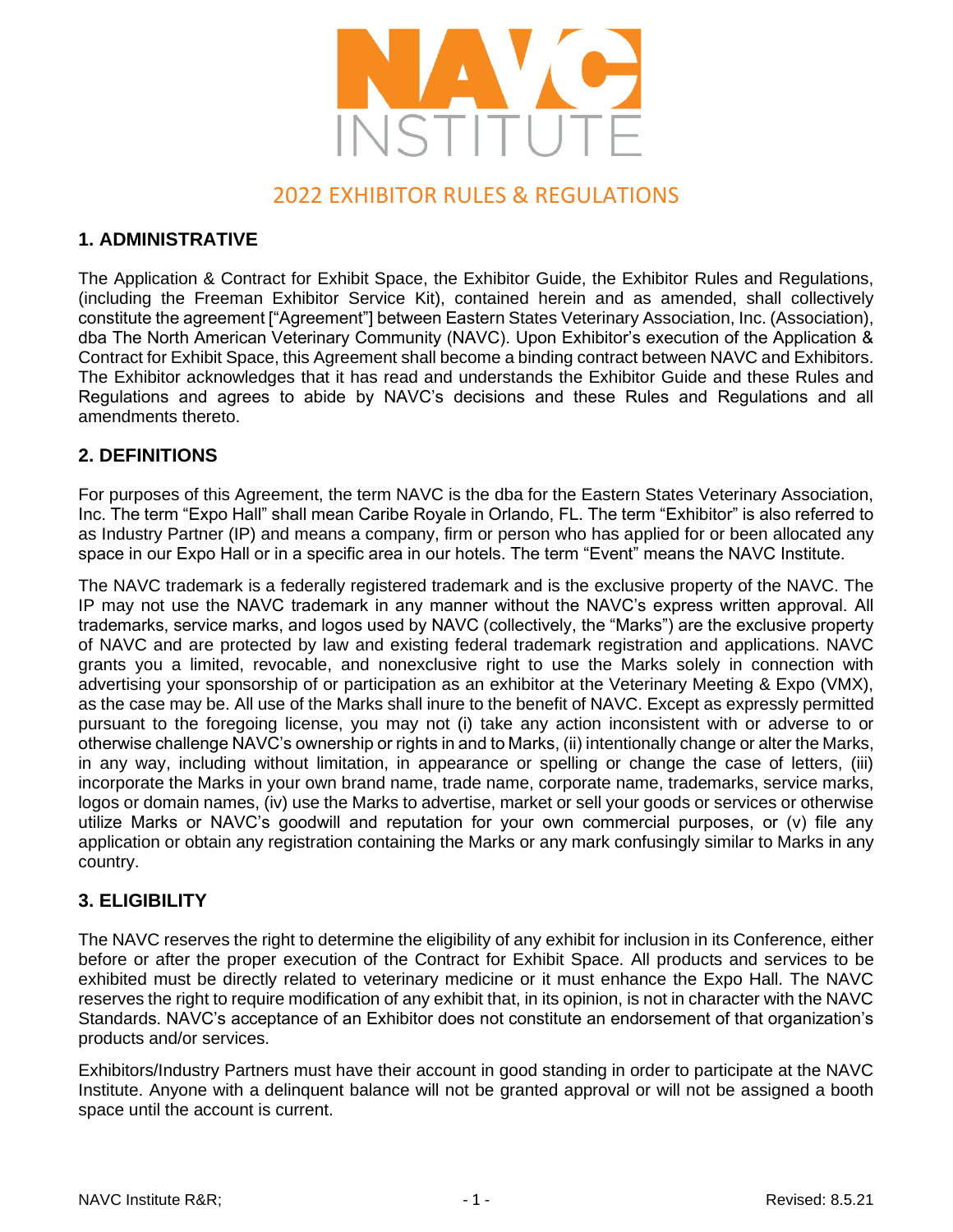

# **4. ACCEPTANCE**

Upon NAVC's acceptance of the Application & Contract for Exhibit Space, the Exhibitor acknowledges that the Exhibitor Guide (including the Payment and Cancellation Terms) have been received and read, and agrees to abide by its Rules and Regulations and any additions or amendments made by NAVC thereafter in order to ensure successful execution of the Event.

# **5. PAYMENT, CANCELLATION & BOOTH REDUCTION TERMS**

### **Payment Terms**

- 50% payment is due at time of application by credit card only.
- Full payment is due 90 days before the event, or by February 20, 2022.

#### **Late Payment**

Payments not received by the due date may be released for sale to other exhibitors. Contact Expo@NAVC.com if you need special arrangements.

**Payment at time of deposit MUST be made by credit card only. A 3% transaction fee will be added for all credit card payments. Payment methods for the remaining balance must be made via credit card or ACH in US funds or Wire Transfer for International funds. ACH or credit card method is preferred. Select the following for the steps to make an ACH payment:**  <https://register.navc.com/store/PDF/WireTransferInstructions.pdf>

The Exhibitor will not be allowed to occupy assigned space until all monies due to the NAVC are paid in full.

Please include all invoice numbers for which you are submitting payment.

Contact our Accounts Receivable Department with any questions: [AR@NAVC.com](mailto:AR@NAVC.com) +1.352.431.2841.

### **Cancellation & Booth Reduction Terms**

All cancellations or booth reductions must be made in writing and sent to Expo@NAVC.com prior to March 1, 2022, in order to receive a refund less the fifty-percent (50%) deposit. Refund for booth reduction due to mergers and acquisitions will receive a full refund if notification is received prior to March 1, and if NAVC is able to resell the booth prior to the Event.

# **6. SPACE ASSIGNMENT**

The points earned by Exhibitors/Industry Partners each year are used to determine a ranking system, which are then used to assign booth selection appointments. This program is intended to reward loyal exhibitors, sponsors and advertisers for their continued support of the NAVC year-round.

Booth selection process will be conducted as follows:

- a) All past Exhibitors/IPs will receive an invitation to exhibit at Institute 2022 in September of 2021.
- b) Exhibitors/IPs who accepted the invitation will receive a follow up invitation to select their booth. Appointment will be based on their priority ranking.
- c) Returning Institute Exhibitors will be given special consideration when selecting their preferred space; however, priority ranking prevails.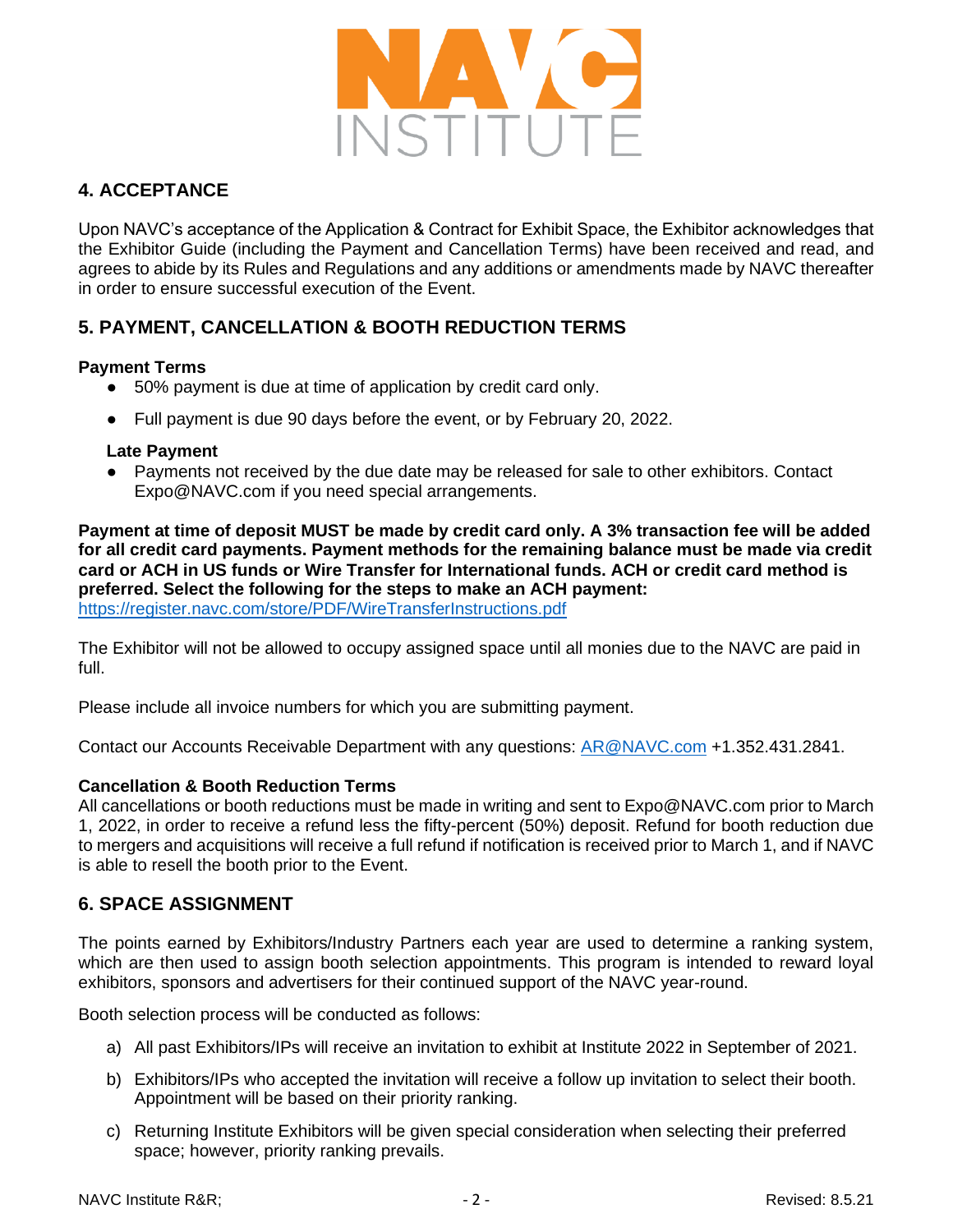

d) New exhibitors may apply for exhibit space by going online at [NAVC.com/Institute.](http://navc.com/Institute)

All Exhibit Space is assigned to one company of record. Exhibitors may not share, transfer, or sublet Exhibit Space. Exhibitors who violate these rules may no longer be allowed to exhibit with NAVC in future years.

Companies with multiple divisions may exhibit within one booth space and the individual divisions may be listed separately on the NAVC's website provided the following guidelines are met:

- 1. Each division must be solely owned by the parent exhibiting company;
- 2. Each division must purchase a minimum of one (1) booth (i.e. primary and two divisions must purchase at least 3 exhibit spaces);
- 3. Only the primary company will be listed on the complimentary booth sign provided by NAVC;
- 4. Multiple listing(s) must be approved in writing by show management.

The NAVC reserves the right to rearrange the floor plan and may relocate any exhibit, if necessary. As a courtesy, Exhibitors/IPs will be notified prior to relocation.

## **7. EXHIBITOR/INDUSTRY PARTNER PRIORITY RANKING INDEX**

There are many ways to earn Partner Points at NAVC. The NAVC Partnership Levels, will be recognized from October 1, through September 30, of the previous year, and will be part of what determines the ranking.

# **8. EXHIBIT BOOTH HEIGHT AND SETBACK, INTERPRETATION OF RULES**

The NAVC shall have full power in the interpretation and enforcement of all rules and regulations governing Exhibitors/IPs. All matters and questions not covered by the regulations shall be subject to the final judgment and decision of the NAVC. The regulations may be amended at any time by the NAVC upon written notice by the NAVC to such Exhibitors/IPs that may be affected by the amendments.

The NAVC also follows the International Association of Exhibitions and Events (IAEE) Rules and Regulations whenever possible relative to booth height and setback to maintain unobstructed sight lines.

### **9. BADGES •**

Exhibitors are provided complimentary badges based on the following formula:

- Two (2) badges for the first 10x10 booth space which includes access to meals inside the Institute Lounge
- The cost for each additional badge is one-hundred dollars (\$100) per day. The badge includes meals (lunch, coffee, and dinner) in the Institute Lounge from Monday - Thursday. Please note that dinner will not be provided on Wednesday and Friday.

Exhibitor badge is non-transferable. Each representative of an exhibiting company must wear the official badge at all times while in the Expo Hall and must have his/her name badge displayed to enter the Expo Hall and Institute Lounge. Badges are required to enter the Expo Hall on opening day.

Exhibitors wearing badges may enter the Expo Hall 1.5 hours before opening and 1 hour following closing. If other access is necessary, the NAVC Exhibits staff must be contacted and special arrangements made.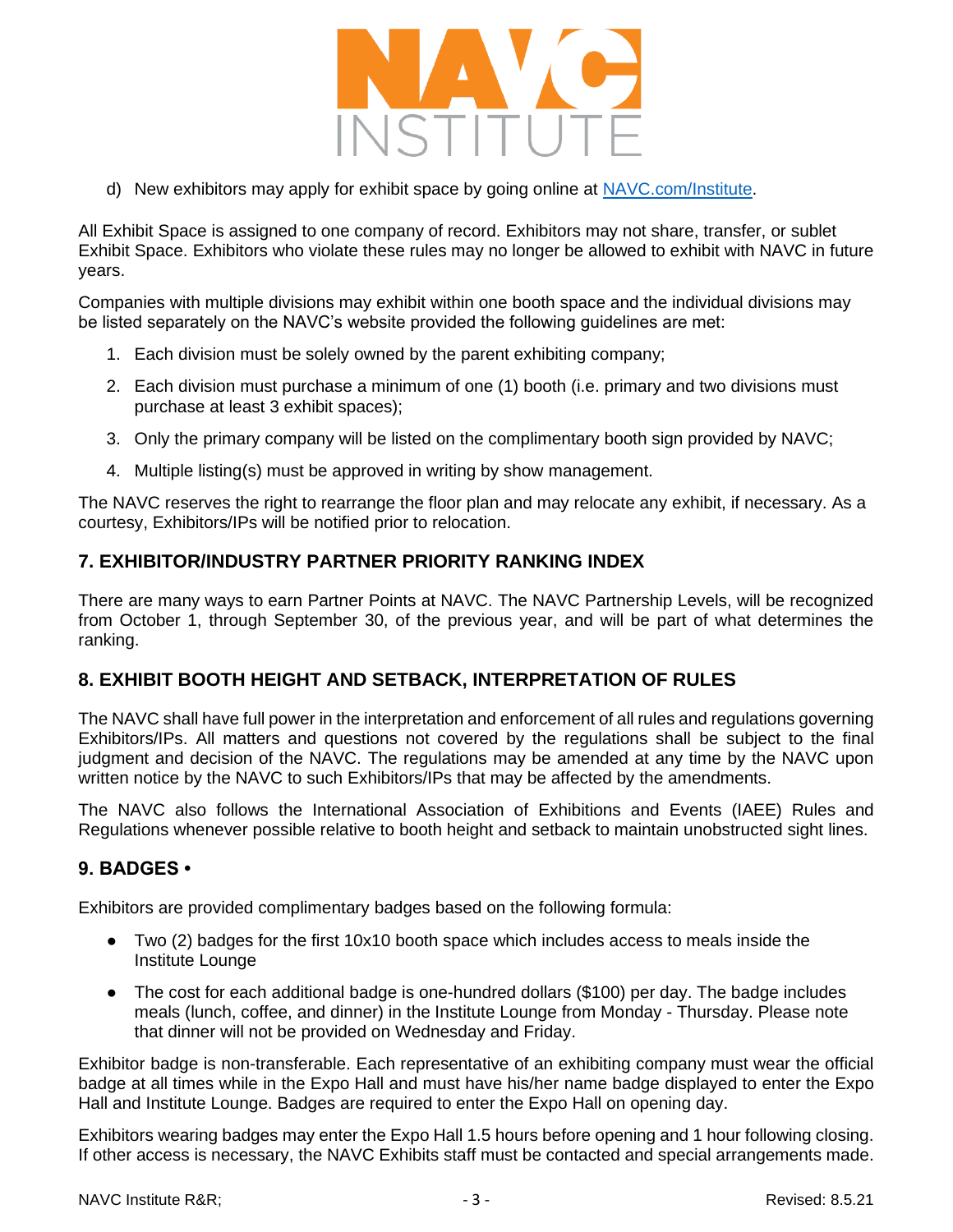

#### **Lost Badges**

Badge replacement is limited to one (1) badge per person per company. An administrative fee of \$50 will charged for every badge replacement. Once a badge replacement has been issued, any additional badge replacement will be charged at a full price of \$100.

# **10. ERRORS & OMISSIONS**

The NAVC assumes no responsibility or liability for any services performed or materials delivered by the official show service contractor or other suppliers to the Exhibitor/IP, personnel, or agents. Any controversies that may arise between the Exhibitor/IP and the service contractor, supplier(s) or union representative(s) or personnel of either, in the Expo Hall, may contact the NAVC for resolution. The NAVC's decision(s) shall be final and binding.

## **11. INSURANCE**

All NAVC Exhibitors are required to provide insurance at least 30 days prior to the Event. The following insurance coverage is required:

- a) Worker's Compensation Insurance to the statutory limits;
- b) Liability Insurance with limits not less than \$1,000,000 each accident;
- c) Comprehensive General Liability Insurance with limits not less than \$1,000,000 each occurrence;
- d) Automobile Liability Insurance coverage for owned, non-owned and hired vehicles;
- e) Coverage in an amount sufficient to protect Exhibitor and Exhibitor's property, goods, wares, merchandise, and any other property against loss, damage, theft, or injury of any nature, and any claims arising from many any activities conducted through the duration of the Event, including move-in, Event days, and move-out days.

All insurance must be provided by an insurance company with Best's Rating of A, XII or better, which is legally authorized to transact business in the State of Florida. Neither NAVC, nor Caribe Royale, or partnered hotels maintain insurance covering any of Exhibitor's property. It is solely the responsibility of Exhibitor to obtain such insurance.

The above required policies must name as "Additional Insured": North American Veterinary Community, Caribe Royale, Freeman and their respective directors, officers, employees, agents, representatives, parent companies, subsidiaries and affiliates and any additional entities as required by Caribe Royale [the "Insured Entities"].

# **12. SHOW CANCELLATION OR POSTPONEMENT**

In the event that the Exhibition is canceled, postponed or relocated on account of fire, flood, riot, earthquake, civil commotion, strike, lockout, labor disturbances, explosions, sabotage, accident, terrorism, threat of terrorism, war, nuclear reaction, nuclear radiation, radioactive contamination, *pandemic*, acts of God or other causes or casualties beyond the control of the NAVC ("force majeure event"), the Exhibitor waives any and all damages and claims for damages.

The Exhibitor hereby waives any claim against the NAVC for damages or compensation. The NAVC may return a portion of the amount paid for rental of exhibit space after deduction of any amount necessary to cover expenses incurred in connection with the Exhibit Program. Such expenses shall include, but not be limited to, all expenses incurred by the NAVC as a result of contracts with third parties for services or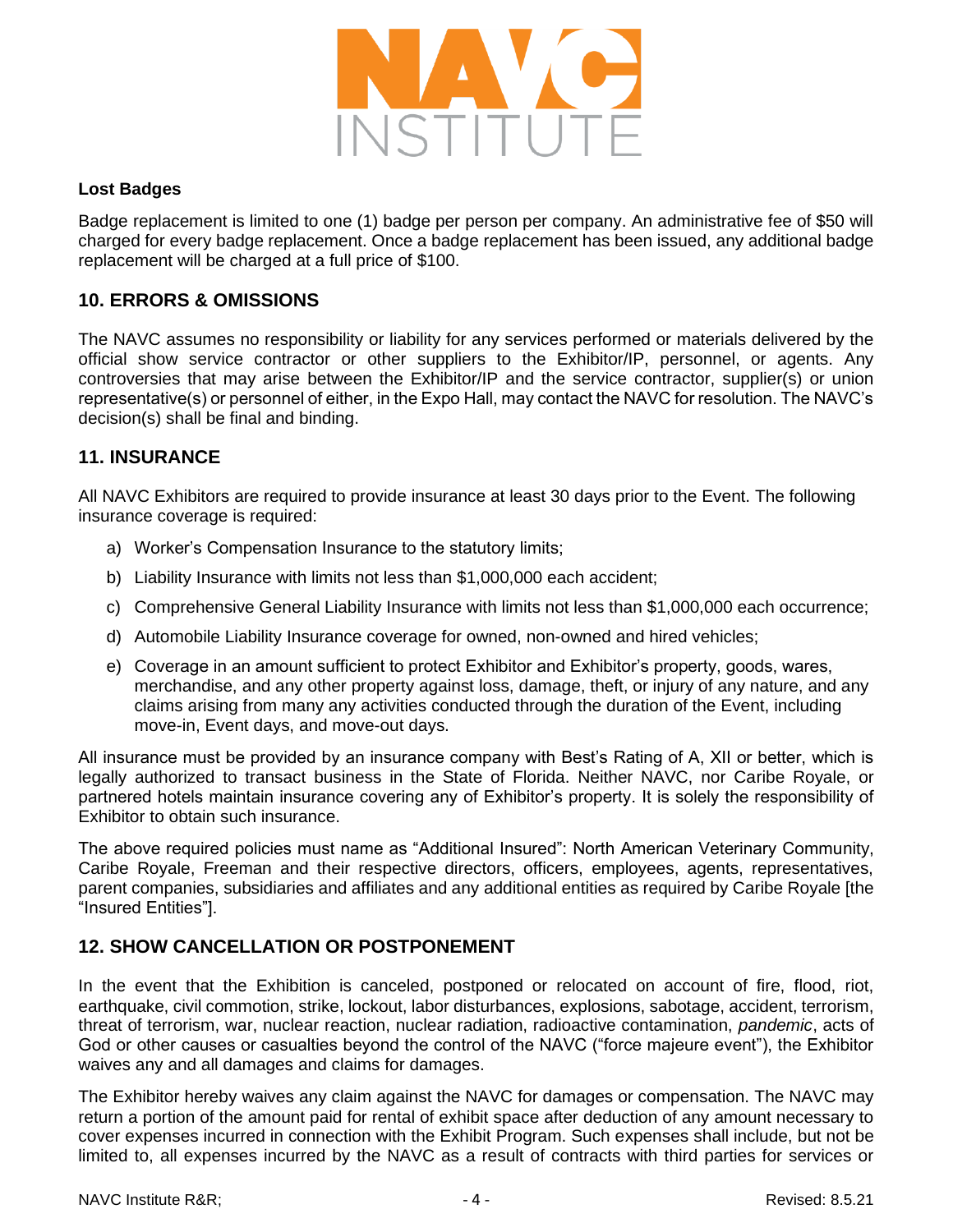

products incidental to the Exhibit Program, including out-of-pocket expenses incidental to the Exhibit Program and all overhead expenses attributable to the production of the Exhibit Program.

*Transition to an online or virtual platform shall not be deemed to be cancellation of the Event. NAVC in its sole discretion may transition the Event to a virtual exhibition for health or safety considerations, in which case this Agreement (including without limitation fees and refund policy) shall continue in force.*

# **13. PUBLIC POLICY & GENERAL EXPO HALL REGULATIONS**

Each Exhibitor is charged with knowledge of all applicable Federal, State and local laws, ordinances and regulations pertaining to taxation, health, fire prevention and public safety, while participating in this show. Compliance with such laws is mandatory for all Exhibitors and the sole responsibility of the Exhibitor.

The NAVC and general service contractor and other suppliers have no responsibility pertaining to the compliance with laws as to public policy as far as the individual Exhibitor's space, materials and operation is concerned. Exhibitors with questions regarding such laws, ordinances and regulations should contact the NAVC.

#### **a) ADA Compliance**

Exhibitor represents and warrants:

- 1. The exhibit will be accessible to the full extent required by law;
- 2. The exhibit will comply with the Americans with Disabilities Act (ADA) and with any regulations implemented by the Act, and that it shall indemnify and hold harmless and defend the Association from and against all claims and expenses including reasonable attorney's fees and litigation expenses that may be incurred by or asserted against the NAVC on the basis of the Exhibitor's breach of this paragraph or non-compliance with any of the provisions of the ADA

### **b) Animals/Pets**

Exhibitors/IPs wishing to bring animals to the show must complete appropriate documentation to the NAVC that is reviewed by the NAVC IACUC committee. Notification of approval/denial will be provided to the exhibitor by NAVC. Adherence to the following guidelines is required:

- 1. USDA Health Certificates are required for interstate and international transportation of USDA covered species, and certificates will NOT be issued on site;
- 2. If you reside within Florida, we advise that you have health certificates but they are not required;
- 3. Proof of rabies vaccination is a requirement for all animals attending the NAVC in accordance with Chapter 828.30 F.S.;
- 4. Contact information for the person who is responsible for the animal(s) is also required and should be accessible on-site.;
- 5. All animals must be appropriately confined and dogs must be on a leash. Animals must not block the aisles;
- 6. Service dogs are exempt from IACUC and USDA requirements, except for proof of rabies vaccination or proof of medical exemption from vaccination.

### **c) Booth Construction and Arrangement**

No part of an Exhibitors/IPs booth or display shall obstruct an adjoining Exhibitors/IPs booth. All booths must be constructed or arranged in such a manner as to be able to accommodate its viewing audience inside the booth so as to discourage the formation of a stationary crowd in the aisle(s).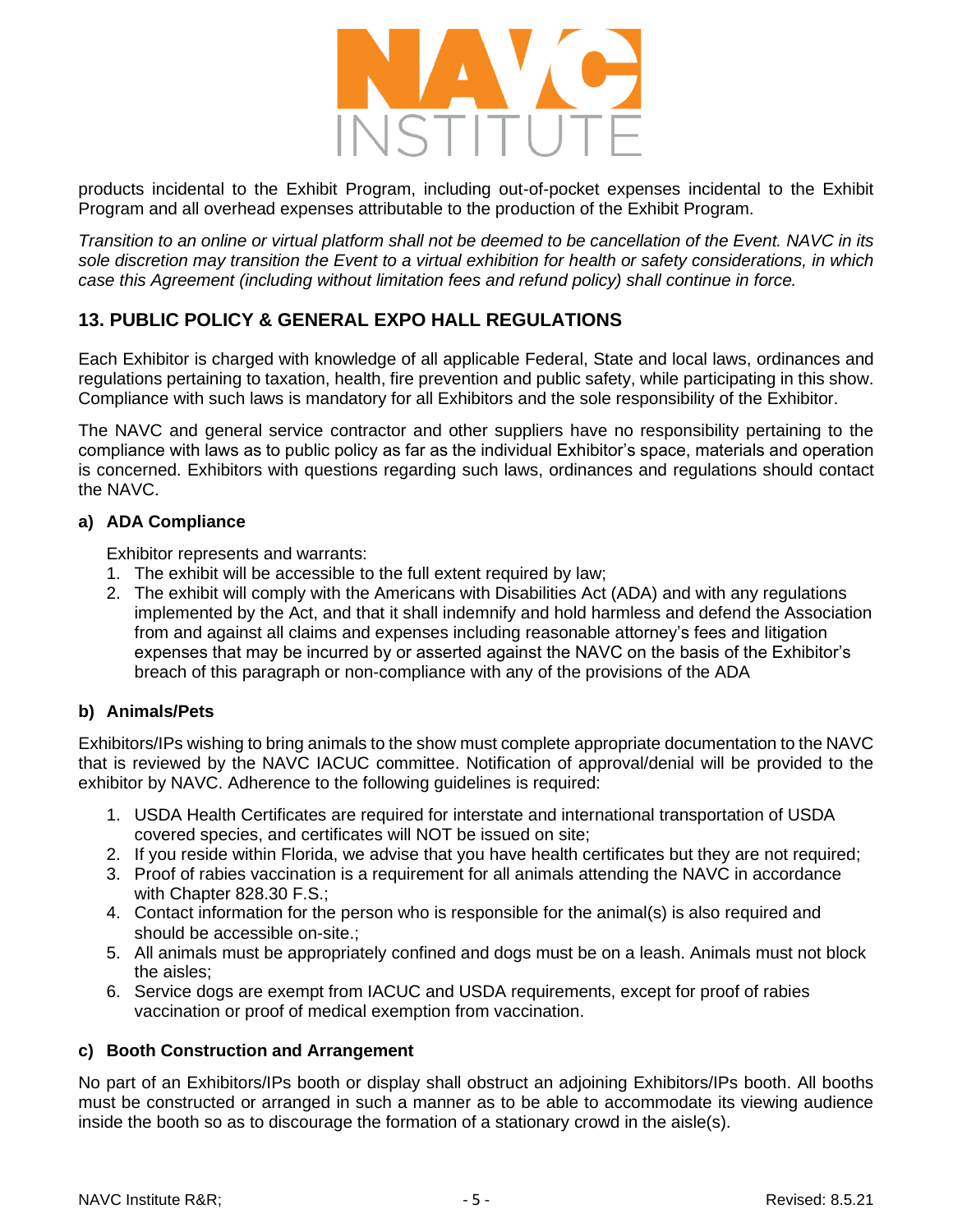

The NAVC reserves the right to review or restrict, on a case-by-case basis, exhibits that violate booth construction and arrangement regulations. In the event of such restrictions, the NAVC is not liable for any refunds of rentals or other Exhibitor expenses.

#### **d) Height Restrictions**

No part of the display may be in excess of ten feet (10') in height and shall not extend from the back wall more than five feet (5'), with the exception of island displays, which can't exceed 20 feet (20') in height.

Exhibitors who wish to use other than standard booth equipment and signs, or material conflicting in any way with the above regulations, should submit a detailed sketch of the proposed layout at least sixty (60) days before the conference or before construction is ordered to receive approval from the NAVC.

#### **e) Move-in, Move-out, Storage**

Exhibitor setup may begin booth setup on **Sunday, May 22, 2022 from 4:00 – 6:00 PM**. Loading and unloading is permitted only across the loading dock and through designated Expo Hall doors for move-in and move-out.

All supplies, handouts, literature and samples must be confined to the Exhibitor's booth and not behind it. Packing crates and/or boxes are not permitted in booths during the exhibit period, but these, when properly marked, will be stored and returned to the booth by service contractor personnel during move-out. It is the Exhibitor's responsibility to mark and identify their crates or other packing material. Empty freight containers not properly marked or identified may be destroyed. The NAVC assumes no responsibility for contents of crates or boxes. Due to Fire Code regulations, it may be necessary to store empty crates and boxes outside of the building or offsite.

### **f) Operation of Exhibit Space**

All business activities of the Exhibitor must be within the Exhibitor's assigned space. Each exhibit is to be staffed at all times during Expo Hall hours by bona fide employees or representatives of the exhibiting company. Exhibitors who fail to have their booths staffed during show hours may no longer be invited back at future NAVC events.

The NAVC reserves the right to restrict exhibits that, for any reason, become objectionable and to prohibit or evict any exhibit that, in the opinion of the NAVC, detracts from the character of the Event. In the event of such restrictions or evictions, the NAVC is not be liable for any refunds or rentals or other exhibit expenses.

Literature distribution is limited to the Exhibitor's assigned booth and will not be permitted in any other part of the Expo Hall, meeting rooms or other areas of the Hotels. The NAVC reserves the right to immediately dispose of any and all unauthorized materials found outside of an Exhibitor's assigned space(s).

Canes, noisemakers, sideshow tactics or any other undignified methods and materials (as determined by the NAVC) are prohibited in exhibit booths. Questions concerning the appropriateness of any promotional materials or activities should be directed to the NAVC Show Management.

All food/beverage for distribution to attendees must be purchased and arranged in advance through the Caribe Royale catering service.

The Exhibitor is requested to advise NAVC of any irregularities observed in the exhibit areas, such as unauthorized solicitation or other objectionable activity.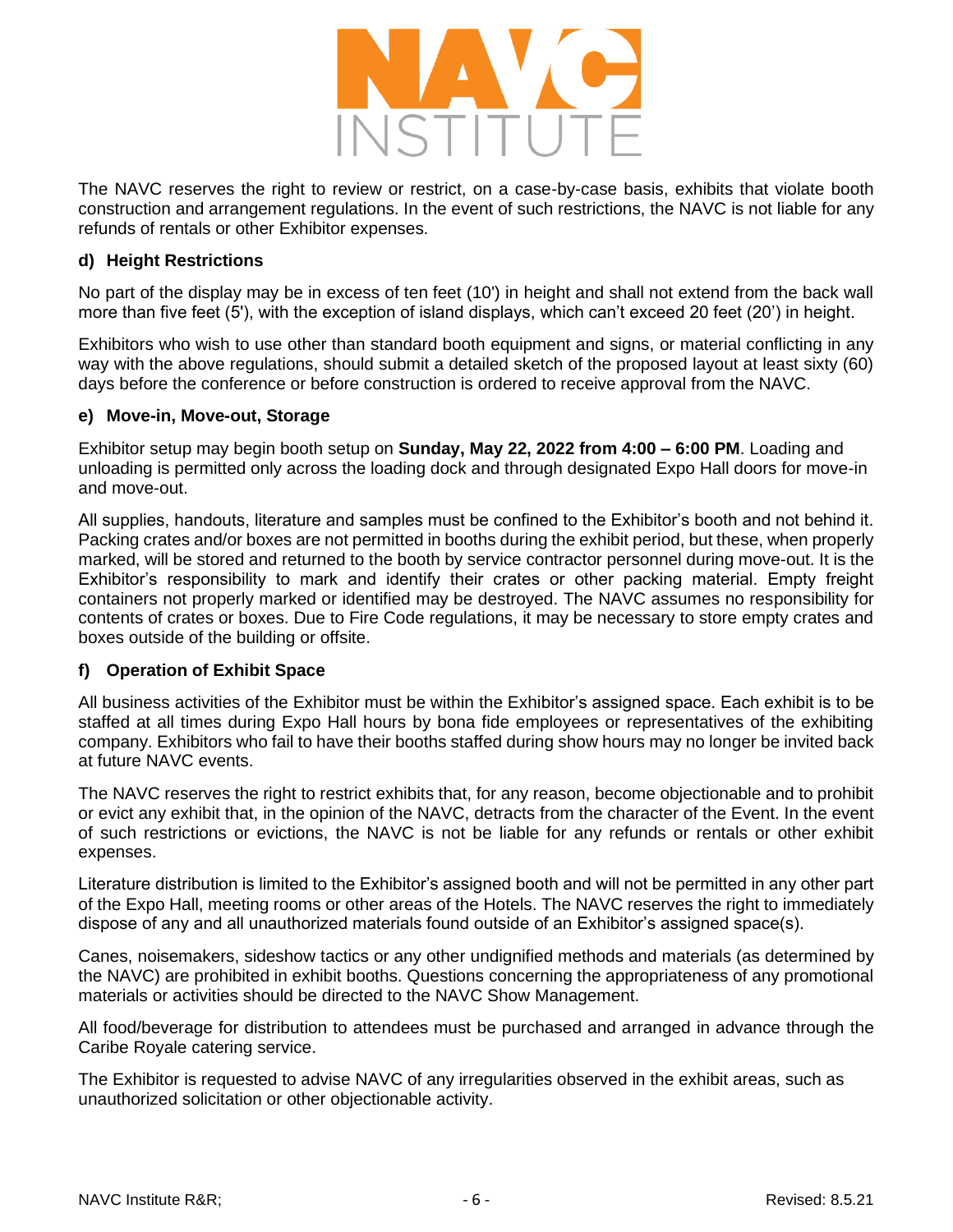

#### **g) Canvassing by Non-Exhibitors**

The Expo Hall is limited to registered attendees of the NAVC annual conference as well as registered representatives of business firms, manufacturers, professional organizations and dealers who have contracted or paid for exhibit space. No other persons or concerns will be permitted to demonstrate their products, distribute advertising materials, or solicit orders in the Expo Hall. **NO SUITCASING IS ALLOWED!** 

Any exhibitor who is observed soliciting business outside of their company booth, including scientific program sessions, convention hallways, or other public spaces are in violation of NAVC's policies and will be asked to leave the premises immediately. Additional penalties may be applied. Please report any violations you may observe to NAVC Show Management.

#### **h) Sale of Merchandise**

Order-taking and/or related sales activities are permissible provided they are confined to the Exhibitor's assigned space, do not involve cash transactions (without the proper tax permits/licenses) in the Exhibit Hall and do not detract from the professional tone of the conference.

All Exhibitors/IPs who sell merchandise from the show floor, or who take orders on either a wholesale or retail basis, must adhere to all State/local laws/regulations regarding sales or use tax collections for the city in which this Exhibit Program is held. See My/Florida for appropriate rules and regulations.

#### **i) Use of Display Space**

Exhibitors/IPs may not sublet, subdivide or assign their space, nor any part thereof, nor purchase multiple booths for the purpose of subletting or assigning to third parties, nor permit in their booth non-exhibiting companies' representatives without the express written permission of the NAVC. Only companies or individuals that have contracted directly with the Association shall be listed in the show directory or allowed on the show floor as an Exhibitor. Only one company name per booth will be listed on any booth sign. No signs or advertising devices shall be displayed outside the exhibit space other than those furnished or approved by the NAVC. Failure to comply with this provision may be sufficient cause for the NAVC to require immediate removal of the exhibit and/or the offending Exhibitor at the expense of the Exhibitor.

### **j) Demonstrations or Entertainment**

Aisles must not be obstructed at any time.

Demonstration: Exhibitors/IPs will not place demonstration areas on the aisle line of their exhibit if it is expected that many people will congregate at one time. Should spectators interfere with the normal traffic flow in the aisle or overflow into neighboring or adjacent exhibits, the NAVC will request the limitation or elimination of the presentation.

Sound: Exhibitors/IPs are to monitor their booth to be sure that the noise level from any demonstrations or sound system is kept to a minimum and does not interfere with others. The NAVC reserves the right to determine at what point sound or a demonstration constitutes interference with others and must be discontinued.

### **k) Sound/Music**

In general, exhibitors may use sound equipment in their booths so long as the noise level does not disrupt the activities of neighboring exhibitors. Speakers and other sound devices should be positioned so as to direct sound into the booth rather than into the aisle. Rules of thumb: Sound and noise should not exceed 85 decibels when measured from the aisle immediately in front of a booth. (Refer to OSHA at www.osha.gov for more information.)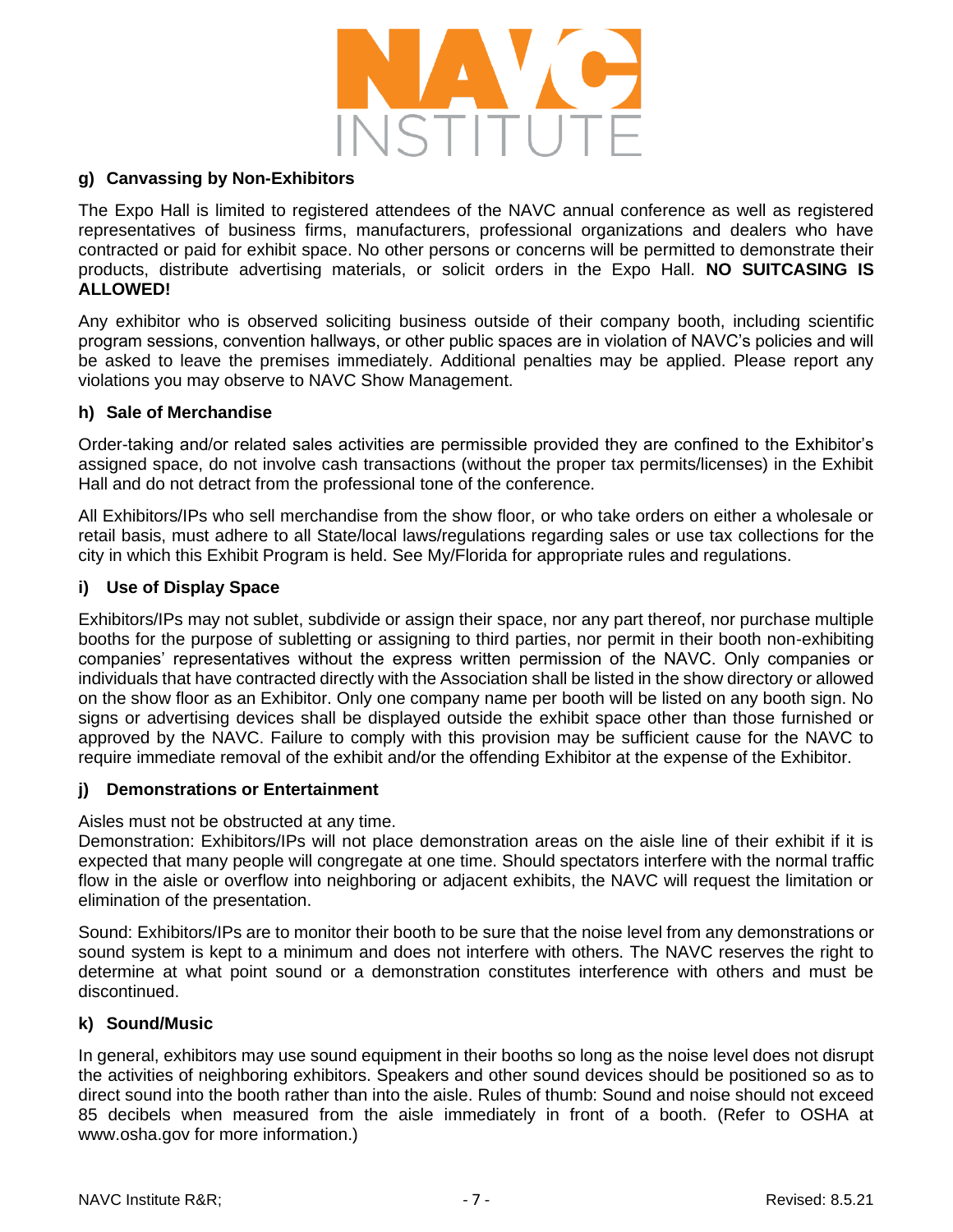

Exhibitors/IPs should be aware that music played in their booths, whether live or recorded, may be subject to laws governing the use of copyrighted compositions. ASCAP, BMI and SESAC are three authorized licensing organizations that collect copyright fees on behalf of composers and publishers of music. Exhibitors/IPs are responsible for reporting and paying appropriate license fees if required.

#### **l) Photography/Videotaping/Sketching**

An exhibit booth, its products, staff or visitors may not be photographed, videotaped, recorded or sketched except with the permission of the authorized occupants of that booth. This prohibition extends to attendees and members of the press and will be enforced regardless of whether exhibits are open or closed. Unauthorized activities are subject to immediate removal from the exhibition.

#### **m) Early Removal of Exhibits**

No exhibit shall be packed, removed or dismantled prior to the closing of the Exhibit Program without written permission from the NAVC. If the Exhibitor acts in breach of this provision an appropriate assessment will be made. No contract labor personnel (whether official or independent) will be allowed on the exhibit floor prior to the official close of the show unless authorized by the NAVC Exhibit Director.

#### **n) Children During Move-in / Move-out (18 years and under)**

No one under the age of 18 (accompanied or unaccompanied by an adult) is allowed in the exhibit area during move-in, move-out and non-show hours. There are no exceptions! During show hours children in the Expo Hall must be accompanied by an adult at all times and name badge is required.

#### **o) Security**

The NAVC shall provide security service throughout the hours of set-up, show hours, non- show hours, and during the move-out period. This security is to prevent unauthorized entry into the Exhibit Hall. It is not intended to protect individual Exhibitor's booth contents. The NAVC will not be responsible for the loss of any material for any cause or for injury to persons and urges the Exhibitor to exercise normal precautions to prevent loss due to theft or any other cause.

#### **p) Merchandise Removal**

In order to protect Exhibitors/IPs against unauthorized removal of merchandise, a written, authorized release will be required to remove any material from the Expo Hall after the first day of installation through the last day of move-out. Official release forms will be available at the Freeman Desk.

#### **q) Motor Vehicle Display**

Vehicles may be allowed in the building for display purposes provided advance written notification is provided to NAVC no later than sixty (60) days prior to the opening of the exhibits. Exhibitor agrees to comply with any and all building, fire department and safety regulations regarding the display of a vehicle in the Expo Hall.

Vehicles with gasoline engines that are to be displayed should have the following:

- a. Battery cables disconnected
- b. Fuel level in gas tank is less than  $\frac{1}{4}$  tank, and is not to exceed five gallons
- c. Must have protective covering under motors, drive trains and tires on any carpeted area
- d. Must be indicated in the Expo Hall Map
- e. Must be approved by the Fire Marshall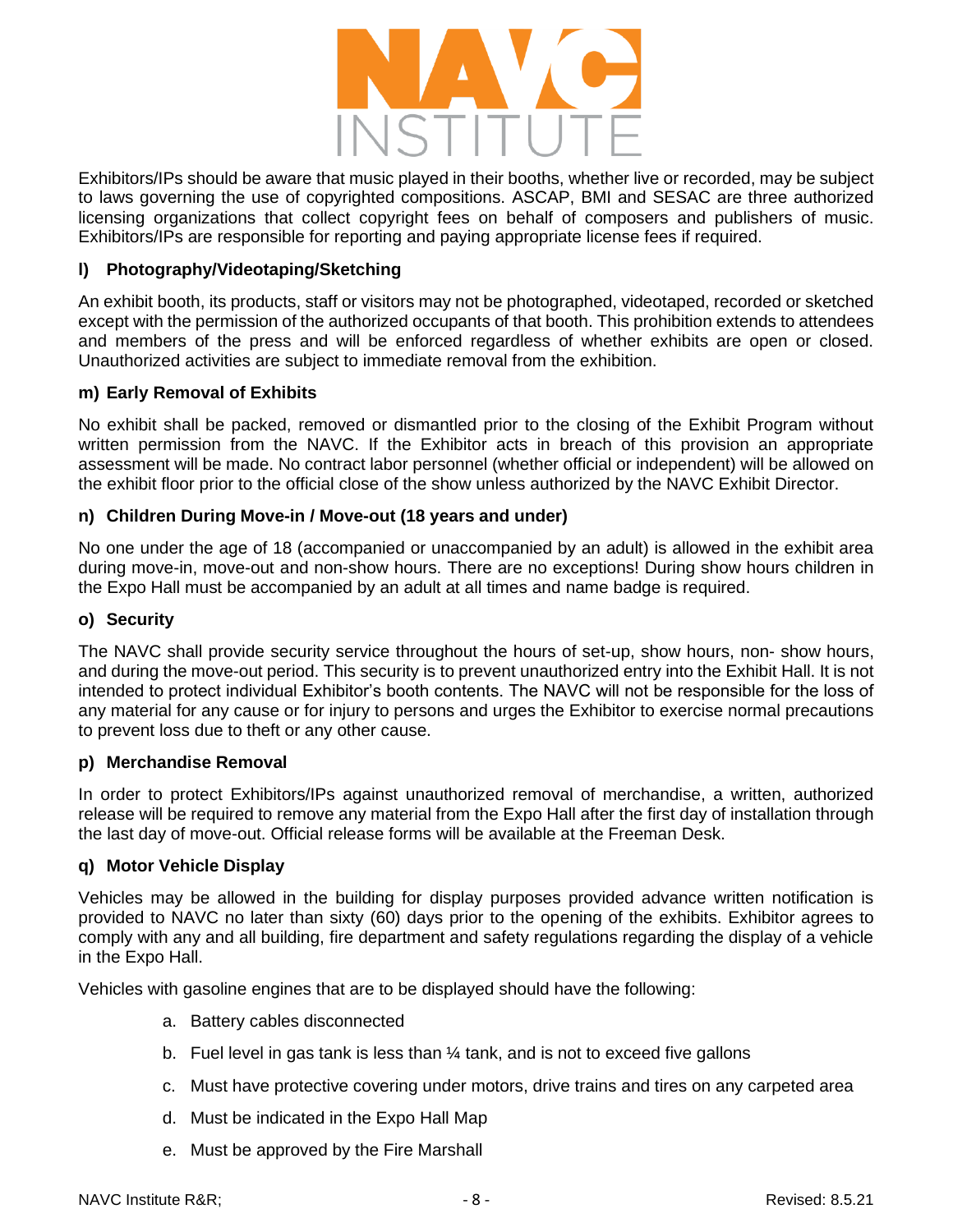

#### **r) Public Announcements**

Public announcements via the paging system is prohibited. We encourage such announcements via eblast, tweet, app or other types of announcements.

### **s) Right of Entry and Inspection**

The NAVC, in its absolute discretion, shall have the right at any time to enter the leased area occupied by the Exhibitor.

# **14. FIRE & SAFETY**

The NAVC has established a non-smoking policy that applies to all leased space (Exhibit Hall, meeting rooms, etc.) at the properties used.

All booth decorations, including carpeting, must be flameproof. Electrical wiring must conform to National Electrical Code safety rules and the electrical code in the city where the show is held. Electrical equipment that is not UL-approved may not be used in the Expo Hall. No wiring, installation of spotlights or other electrical work of this type shall be done except by the electrical contractor authorized by the Hotel/Convention Center management.

If inspection indicates any Exhibitor has neglected to comply with these regulations, or otherwise incurs a fire hazard, the right is reserved to remove all or such part of the Exhibitor's exhibit as may be in violation, at the Exhibitor's expense.

If unusual equipment or machinery is to be installed, or if appliances that might come under fire codes are to be used, the Exhibitor should contact NAVC for information concerning Expo Hall policies or fire code regulations. State and local fire regulations must be complied with.

Each enclosed or covered area must be protected by an audible smoke detector. This includes storage closets built into the exhibit. Each enclosed or covered area must display a charged and approved fire extinguisher.

Exhibitors/IPs or their agents shall not injure or deface any part of the Expo Hall, the booths or booth contents, or show equipment and décor. When such damage appears, the Exhibitor/IP is liable to the owner of the property so damaged.

# **15. CONTRACTOR(S) AND LABOR SERVICES**

### **a) Labor Regulations/Union Labor**

Exhibitor/IP hereby agrees to use union labor at all times while in the Exhibit Hall for items such as material handling, booth installation/dismantling, etc. Exhibitors/IP with small shipments may be permitted to hand carry their materials to their booth space. Further, the Exhibitor agrees to abide by all agreements made between the Expo Hall, the unions, and the NAVC.

### **b) Exhibitor-Appointed Contractor (EAC)**

Any Exhibitor requesting the use of labor services other than those provided through the official service contractor must provide proof of liability insurance to the NAVC by April 1. Must also provide the following information with the written request: (1) name and address of the contractor; (2) name of the supervisor to be in attendance, (3) certificate of insurance with limits satisfactory to the NAVC. The Hotel, Freeman and NAVC are to be named as additional insured, (4) description of the work to be done, (5) evidence of any and all business permits and/or licenses that may be applicable by the State, County, or local authorities with respect to the work performed, and (6) the Exhibitor's name and booth number. The Exhibitor using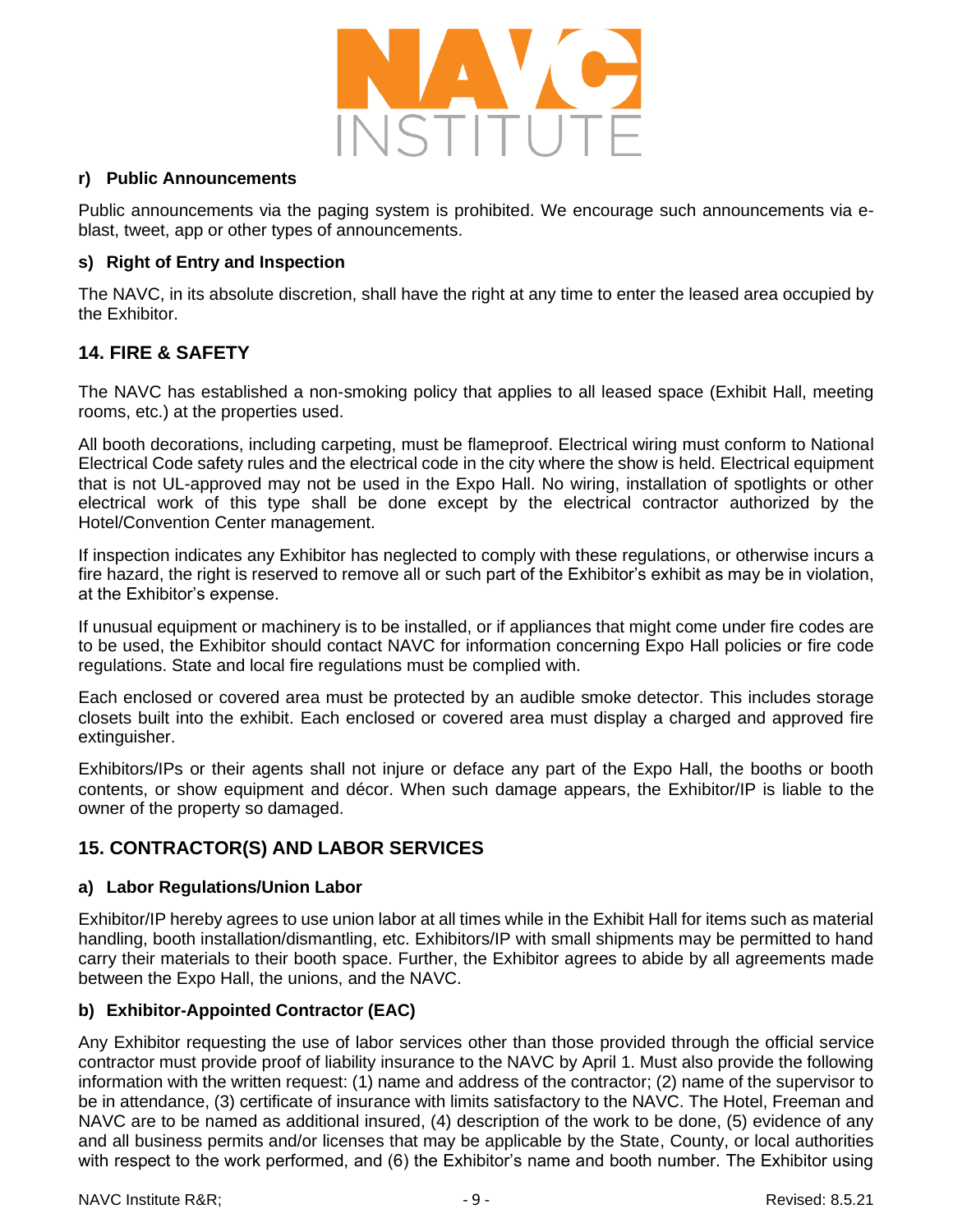

an EAC agrees to indemnify and hold harmless the NAVC, Freeman, the Hotel, and their respective officers, directors, staffs, employees and agents and all official contractors from any and all liability of losses for any act, complaint, damage, or loss to any other Exhibitor, the Exhibit Hall, the property of any contractor or any consequential damages arising out of any such act or loss from the time the independent EAC first arrives at the Exhibit Hall until the final move-out is complete. The Exhibitor further agrees that the NAVC may prohibit the EAC from working in the Exhibit Hall if they do not fully comply with all rules and regulations set forth herein. Once written permission has been granted by the NAVC, the Exhibitor/IP agrees to provide a copy of these rules and regulations to the EAC.

#### **c) Booth Maintenance**

The Exhibitor/IP is required to maintain the daily cleanliness of the rented booth space(s). The Exhibitor needing cleaning service must arrange for it through Freeman. No other cleaning services will be allowed on the floor.

Cleaning of booth(s) shall take place at times other than show hours. The NAVC will be responsible only for the cleaning of aisle space and public areas.

## **16. POACHING AND SCAMMING ALERT**

Please beware of companies calling you directly to offer to reserve your NAVC Institute hotel reservations. These companies are in no way affiliated with the NAVC; however, they may tell you that they are with the NAVC, Exhibitor Services, or claim to be one of the official NAVC Institute hotels. Please be aware that the NAVC, nor its contracted hotels, will not contact you directly to solicit hotel reservations.

DO NOT EVER give one of these companies your credit card information as doing so could result in your credit card number being stolen or misused. They may also promise you a reservation that does not exist and upon arrival you may be told that you do not have a room.

All hotel reservations must go through the NAVC.com website or by contacting the NAVC Housing Call Bureau Center at 855.478.4692 or [NAVCInstitute@ConferenceDirect.com.](mailto:NAVCInstitute@ConferenceDirect.com) The NAVC Official Exhibitor Decorator is Freeman.

# **17. OUTSIDE EXHIBITS/HOSPITALITY SUITES**

Without express written approval from NAVC, Exhibitors/IPs may not display products/services and/or other advertising material in areas outside of their approved booth such as, but not limited to, parking lots, hotel lobbies, lounges, corridors, sleeping rooms, etc.

# **18. PROGRAM DIRECTORY & PROMOTION**

Exhibitor listing will be taken from the information entered in the Exhibitor Service Center. It is the responsibility of the Exhibitor/IP to complete and ensure the information entered is accurate (e.g., company name, website, phone, description, etc.) for our Official Program Guide and NAVC App. Information can be entered through the NAVC Service Center online once the exhibitor is approved.

## **19. CE FOR EXHIBITORS/IPS**

Due to the nature of programs provided at the Institute, Exhibitors/IPs are not allowed to attend the handson workshops. Attendees for hands-on workshops must register separately. Contact the Expo Team at [Expo@NAVC.com](mailto:Expo@NAVC.com) for more information.